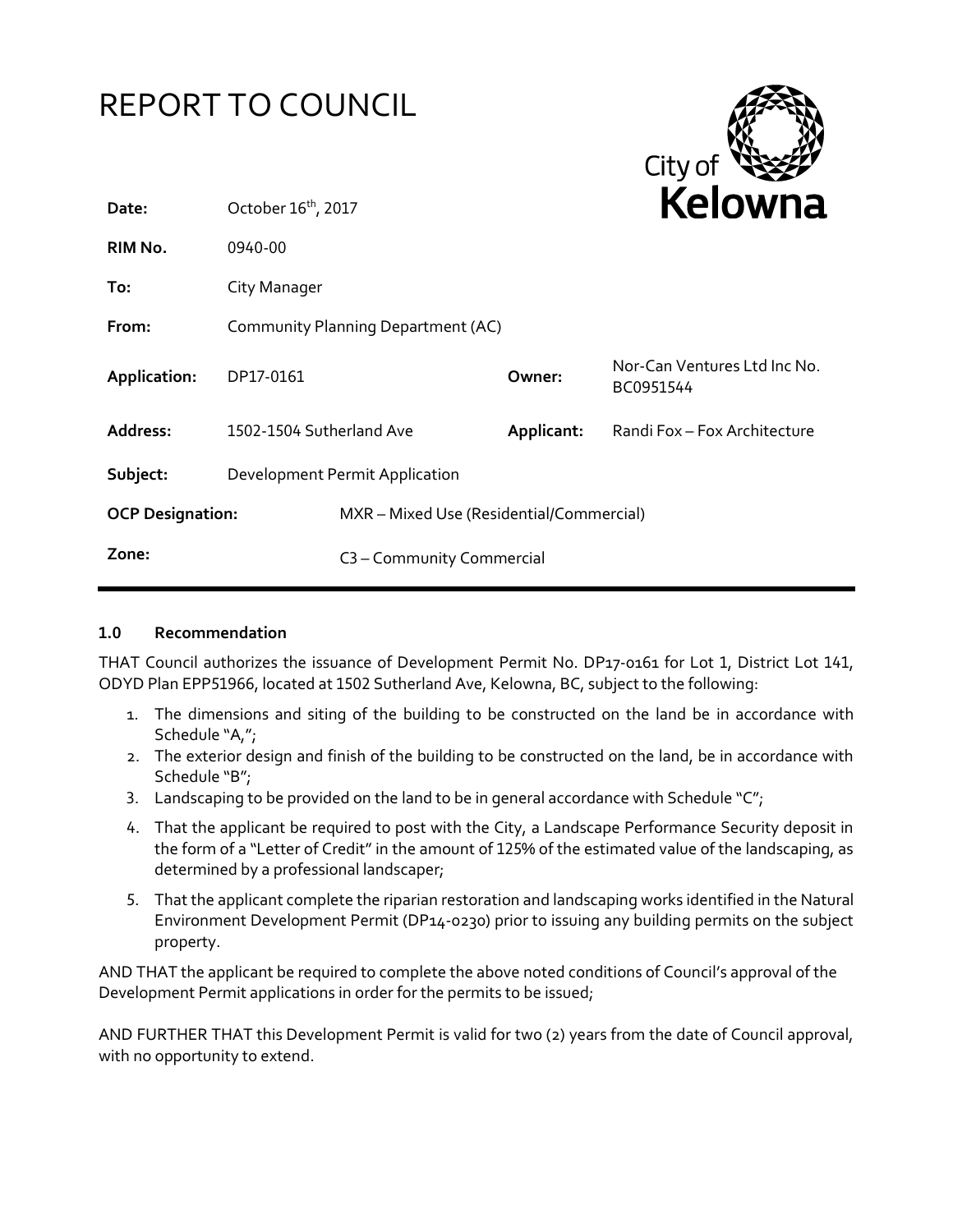## **2.0 Purpose**

To consider a Form & Character Development Permit of a 2 storey commercial building.

## **3.0 Community Planning**

## 3.1 Development Permit

Staff are supportive of the proposed Development Permit. The subject property is located within a designated revitalization area. Kelowna's revitalization areas represent the city's core commercial centres with associated, supporting mixed-use and residential development. The intent of the Revitalization Development Permit areas is to enhance and catalyze these areas as they continue to experience rapid growth, pressures to intensify, and increasing design expectations. The purpose of the Revitalization Design Guidelines is to ensure that the siting, form, landscaping, exterior design and finish of buildings, and character of the development is of high quality and compatible with the vision for these urban centres.

The intersection at Sutherland Ave and Burtch Rd is a significant underdeveloped corner lot that will inform any future development in the area. The proposed building is placed close to the property lines and the intersection to enhance the pedestrian experience and to provide for a more visually appealing urban setting. The development of this corner lot will add another traffic lane along Burtch Rd which has been a priority improvement from a transportation perspective. The integrated parking within the building is supported by the design guidelines and avoids surface parking surrounding the building which is common in similar forms of development.

While Staff support the form and character development permit due to the project's consistency with the OCP design guidelines, Staff are recommending no building permit be issued on the subject property until the works originally identified in the Natural Area Development Permit (DP14-0230) be installed. This development permit was issued in September 2015 and the applicant has not proceeded with the necessary creek restoration and landscaping. See Section 4.2 Background (Environment) for further details and history of the original environmental development permit.

# **4.0 Proposal**

# 4.1 Project Description

The original Development Permit and Development Variance Permit (DP15-0033 / DVP15-0034) was approved (May 13<sup>th</sup> 2015) to construct a car wash and a 4-storey building with a mix of uses; laundromat, insurance office, coffee shop, parking on the main level and second level with a car-lift elevator, professional offices on the third level, and residential units on the fourth level. The construction of the car wash (phase 1) proceeded but for various factors, the applicant deemed the 4-storey project unfeasible and decided to reduce the scope of the work. The main provisions within the original Development Permit and Development Variance Permit remain the same, including site access, servicing, landscaping, setbacks, and covenants. Staff decided the same variances did not need to be re-approved but since the form and character of the building significantly changed a new Council Development Permit was necessary.

The revised proposal reduces the size of the building, eliminating the second floor of parking and the fourth floor of residential. Programmatically, the remaining land uses are the same meaning the main floor still contains a laundromat, coffee shop, insurance office and parking, while the revised second floor contains the professional offices.

The main entry faces south with a feature canopy and stair. Multiple access points at street level will enhance the pedestrian-oriented uses, and an outdoor seating plaza will active the streetscape. Plentiful glazing on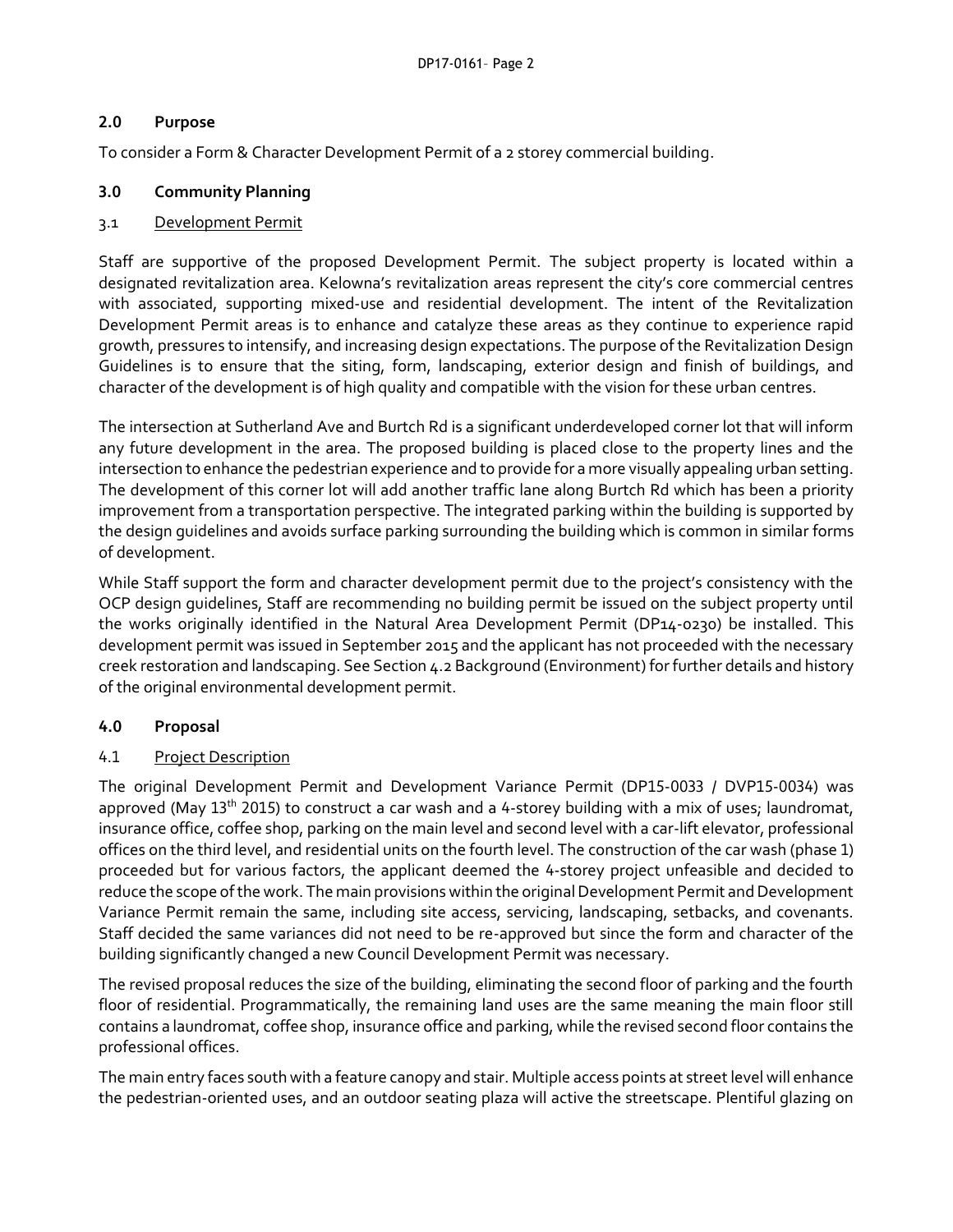all sides of the buildings helps the street presence, provides the occupants with dynamic street and Creekside views, while also assisting in CPTED "eyes on the street".

The proposed building uses a "gridiron" form to showcase the pointed corner of the trapezoidal site, and uses a combination of steel frame, curtain wall, stucco, wood and concrete to provide a professional looking building at the intersection.

## 4.2 Background (Environment)

The original form and character Development Permit and Development Variance Permit (DP15-0033 / DVP15-0034) was accompanied with a Natural Environment Development Permit (DP14-0230) that outlined how the riparian restoration and landscaping should occur adjacent to Mill Creek. This included an environmental monitor to ensure the works are monitored throughout the duration of the project, especially since it is an offence under the Federal Fisheries Act to allow sediment laden water to enter Mill Creek at any time. This means erosion and sediment controls must be planned for and taken into account during restoration of the riparian area. No works associated with this Development Permit have occurred to date.



Approximate area supposed to be restored where vacuum cleaners were relocated into.

Staff are recommending that all the conditions outlined in DP14-0230 be installed prior to allowing a building permit on 1502 Sutherland Ave in order to ensure compliance by the applicant. Other items within DP14- 0230 include installing black powdered coated chain link fencing around both properties and along Burtch Avenue, installing the plantings as per the Ecora Engineering report, removal of the invasive and dangerous Siberian Elm tree, and providing the City with a 3-year maintenance and irrigation plan for the completed landscaping.

## 4.3 Public Notification Policy #367

Development Permits do not require any public notification and the applicant did not do any public notification.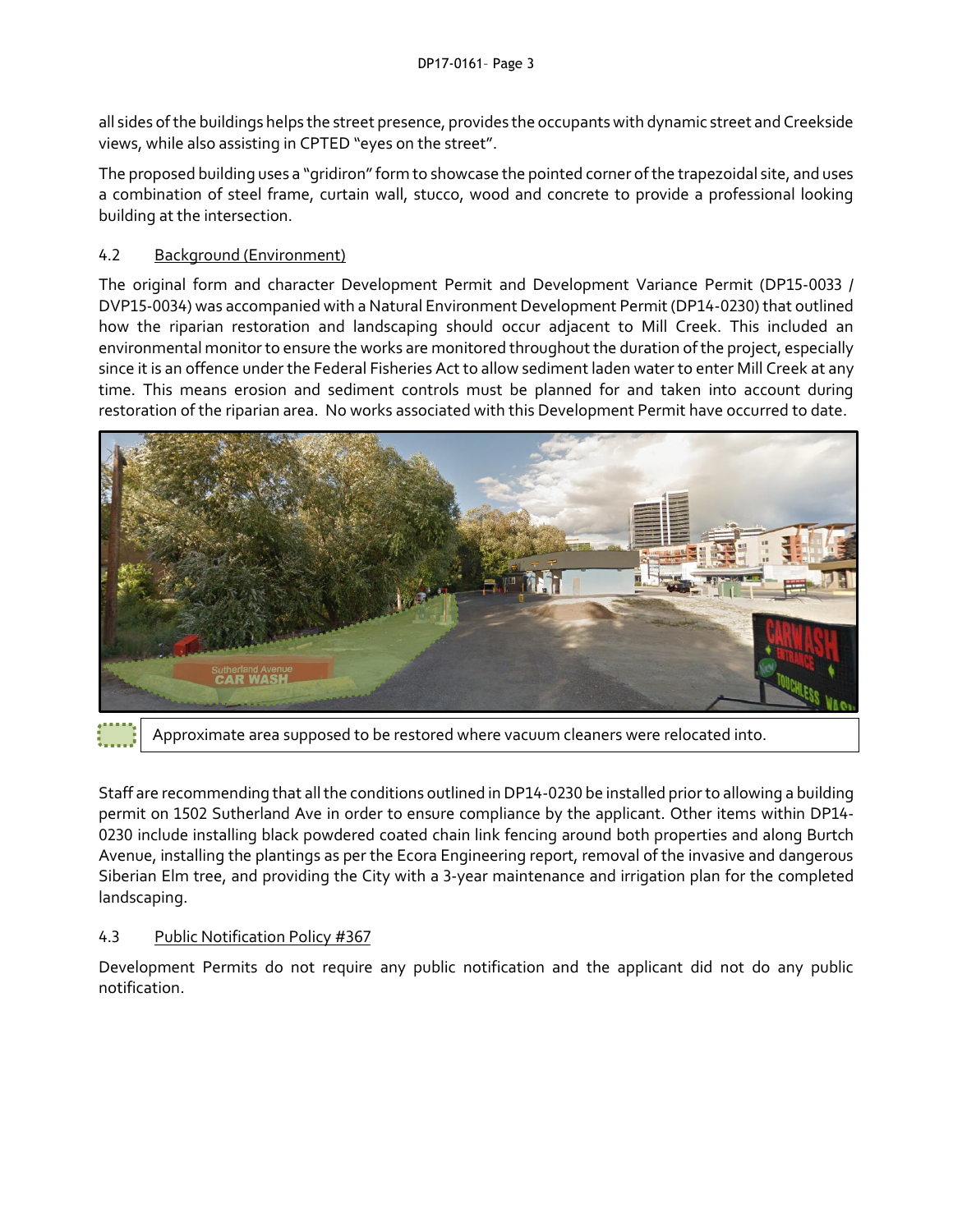### 4.4 Site Context

The subject property is located in the 'Capri-Landmark' Urban Centre. The developable portions of the subject properties have a Future Land Use designation of MXR - Mixed Use (Residential / Commercial) in the Official Community Plan and are within the Permanent Growth Boundary.

Specifically, adjacent land uses are as follows:

| Orientation | Zoning                                             | <b>Land Use</b>         |
|-------------|----------------------------------------------------|-------------------------|
| North       | $C_3$ – Community Commercial                       | Commercial              |
| East        | $C_3$ – Community Commercial                       | Commercial              |
| South       | RU1-Large Lot Housing                              | Residential             |
|             | C <sub>3</sub> - Community Commercial              | Commercial              |
|             | <b>Land Use Contract</b>                           | Commercial              |
| West        | P <sub>2</sub> - Education and Minot Institutional | Church - Salvation Army |

## **Subject Property Map:** 1502-1504 Sutherland Avenue

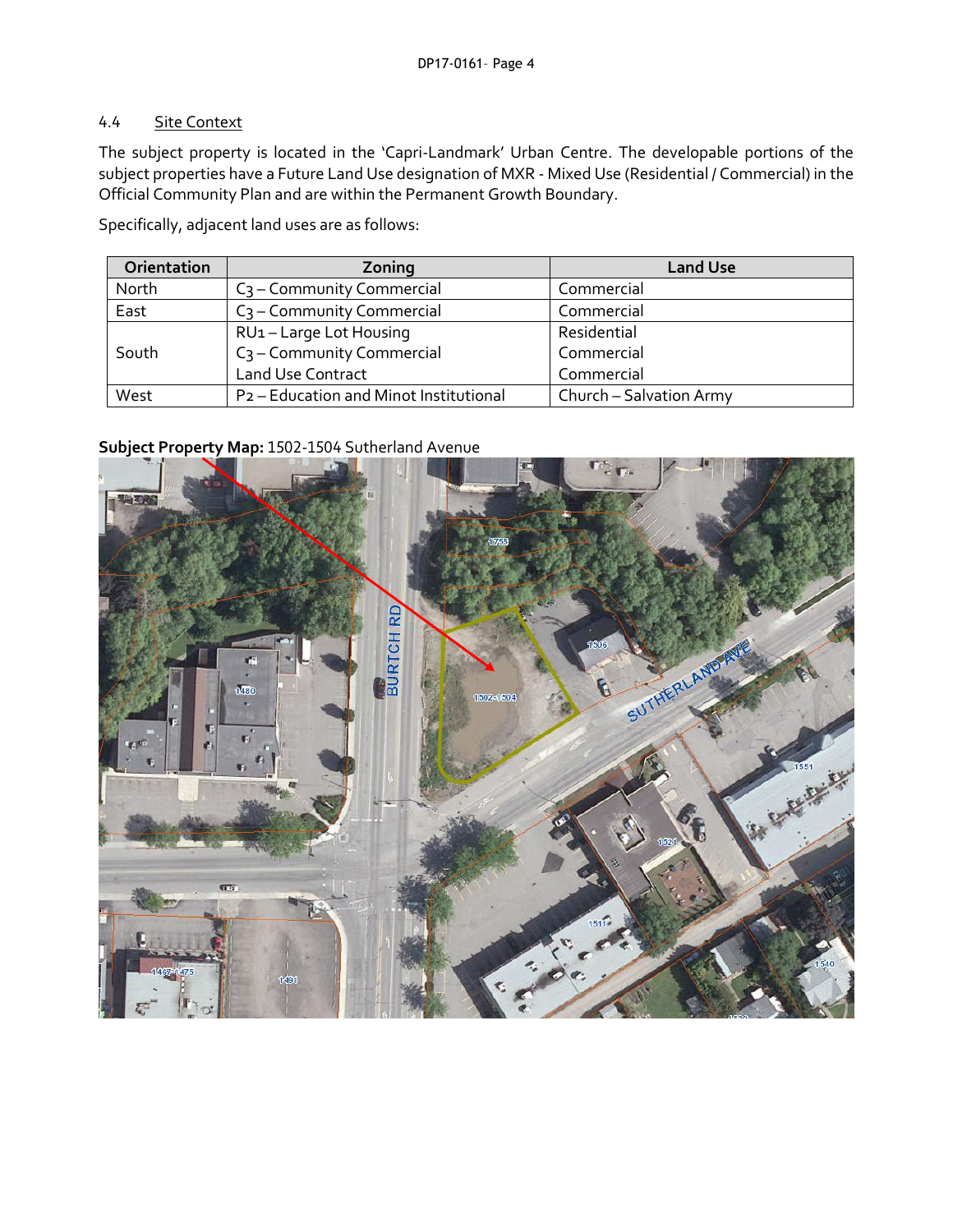## 4.5 Zoning Analysis Table

The zoning analysis table shows the requirements of the zone compared to the proposal:

| <b>Zoning Analysis Table</b>                                              |                                                                                                                                                              |                                                                                                            |  |  |
|---------------------------------------------------------------------------|--------------------------------------------------------------------------------------------------------------------------------------------------------------|------------------------------------------------------------------------------------------------------------|--|--|
| <b>CRITERIA</b>                                                           | <b>C3 ZONE REQUIREMENTS</b>                                                                                                                                  | <b>PROPOSAL</b>                                                                                            |  |  |
| Development Regulations                                                   |                                                                                                                                                              |                                                                                                            |  |  |
| Max. Floor Area Ratio                                                     | 1.0 commercial only                                                                                                                                          | 0.61                                                                                                       |  |  |
| Max. Site Coverage                                                        | 50%                                                                                                                                                          | 44.4%                                                                                                      |  |  |
| Max. Height                                                               | 15m or 4 storeys                                                                                                                                             | 11m (2 storeys)                                                                                            |  |  |
| Min. Front Yard Setback (South)                                           | 3.0 <sub>m</sub>                                                                                                                                             | $1.5m$ $\bullet$                                                                                           |  |  |
| Min. Side Yard Setback (North)                                            | 0.0 <sub>m</sub>                                                                                                                                             | 2.2 <sub>m</sub>                                                                                           |  |  |
| Min. Flanking Side Yard Setback<br>(Burtch Rd)                            | 2.0 <sub>m</sub>                                                                                                                                             | $1.5m$ <sup><math>\odot</math></sup>                                                                       |  |  |
| Min. Rear Yard Setback                                                    | 0.0 <sub>m</sub>                                                                                                                                             | Approx. 12m                                                                                                |  |  |
| <b>Other Regulations</b>                                                  |                                                                                                                                                              |                                                                                                            |  |  |
| Min. Parking Stalls                                                       | Laundry (5 stalls)<br>Office 1 <sup>st</sup> floor (1.68m stalls)<br>Office 2 <sup>nd</sup> floor (12.24 stalls)<br>Coffee (0.52 Stalls)<br>$= 19.44$ stalls | 22 stalls                                                                                                  |  |  |
| Min. Bicycle Stalls                                                       | Class 1: 2 stalls<br>Class 2: 6 stalls                                                                                                                       | Class 1: 2 stalls<br>Class 2: 6 stalls                                                                     |  |  |
| Min. Parking Ratio                                                        | Full size: Min 50%<br>Medium Size: Max 40%<br>Compact Car: Max 10%                                                                                           | Full size: Min 50% (11 stalls)<br>Medium Size: Max 40% (9<br>stalls)<br>Compact Car: Max 10% (2<br>stalls) |  |  |
| Min. Loading Stalls                                                       | 1 loading stall                                                                                                                                              | 1 loading stall                                                                                            |  |  |
| <b>O</b> & <b>@</b> Variances already approved by Council with DVP15-0034 |                                                                                                                                                              |                                                                                                            |  |  |

## **5.0 Current Development Policies**

5.1 Kelowna Official Community Plan (OCP)

# **Objective 5.5: Ensure appropriate and context sensitive built form.**

## **Chapter 4: Land Use Designation Massing and Height.** <sup>1</sup>

- Mitigate the actual and perceived bulk of buildings by utilizing appropriate massing, including:
- Architectural elements (e.g. balconies, bay windows, cantilevered floors, cupolas, dormers);
- Visually-interesting rooflines (e.g. variations in cornice lines and roof slopes);
- Step back upper floors to reduce visual impact;
- Detailing that creates a rhythm and visual interest along the line of the building;
- Wall projections and indentations, windows and siding treatments as well as varied material textures should be utilized to create visual interest and to articulate building facades;

-<sup>1</sup> City of Kelowna Official Community Plan, Chapter 44 Future Land Use;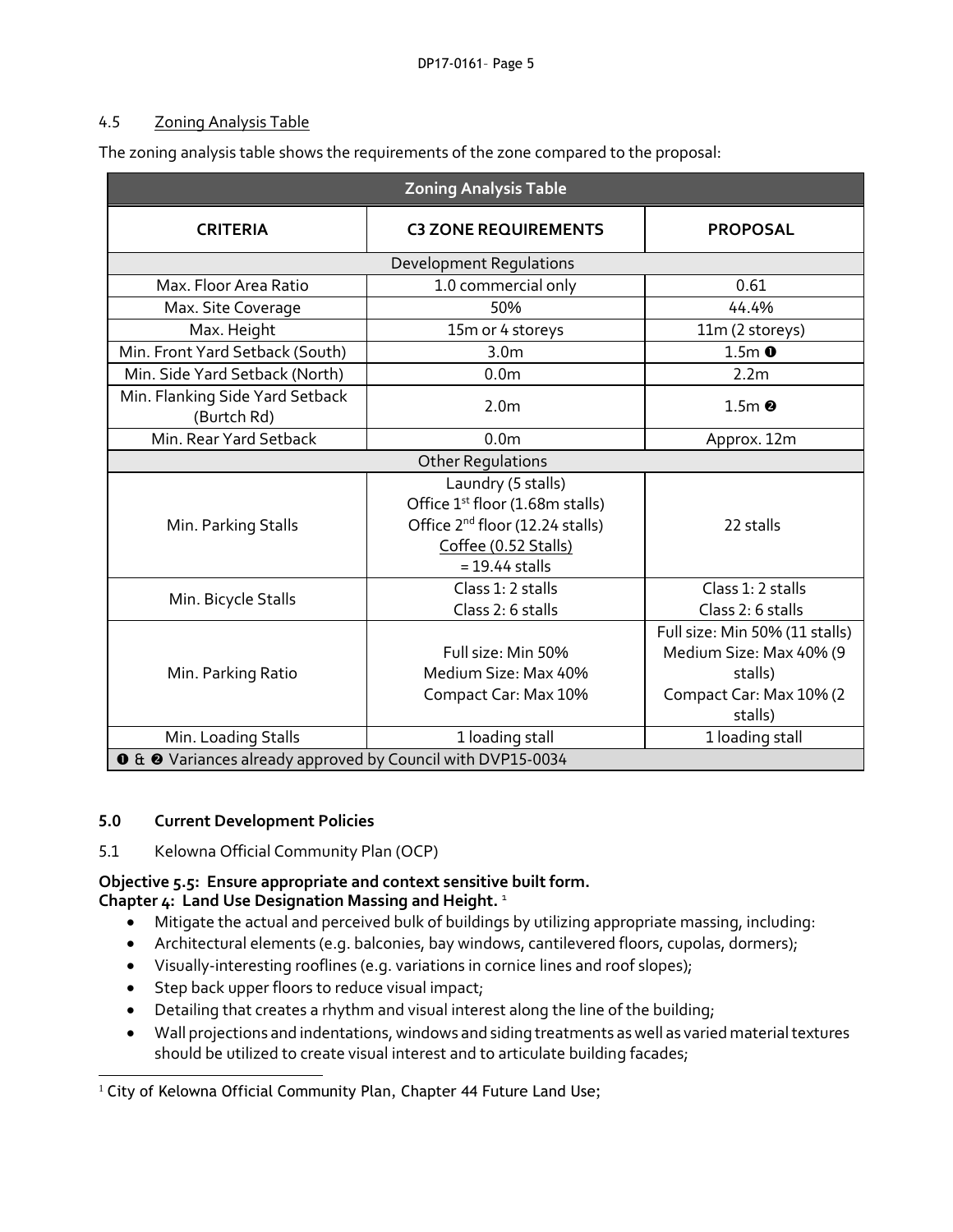Building frontages that vary architectural treatment in regular intervals in order to maintain diverse and aesthetically appealing streets.

## **Chapter 14: Urban Design Guidelines Amenities, ancillary Services and Utilities.<sup>2</sup>**

- Locate loading, garbage, storage, utilities and other ancillary services away from public view. All such areas shall be screened and designed as an integral part of the building to minimize impact;
- Create attractive rear alley facades with high quality materials on buildings facing residential areas (e.g. rear building entrances, windows, balconies, plazas, and plantings).

## **Chapter 14: Signs. 3**

- Integrate signage that contributes to the overall quality and unique character of a development (e.g. coordinate proportion, materials, and colour);
- Do not compromise the scale and visual qualities of a building with the size and number of signs.
- Locate, size, and format signs such that they can be easily read by pedestrians.

## **Chapter 14: Relationship to the Neighbourhood. <sup>4</sup>**

- Design sites, buildings, and streetscapes adjacent to non-revitalization areas to create a distinct but appropriate transition.
- Unify and connect individual buildings within a development and with the surrounding neighbourhood (e.g. Use similar paving treatment as adjacent public spaces, consistent street furniture, fencing, light standards, etc.);

## **Chapter 14: Relationship to the Street.<sup>5</sup>**

- Provide for public movement, street furniture, and building access zones to be incorporated into sidewalks adjacent to development.
- Design buildings to occupy 100% of a property's frontage along streets, eliminating elements that disrupt the streetwall such as off -street parking, dead spaces, empty lots, or driveways;
- Provide a high quality public realm consistent with the character of urban development (i.e. incorporate focal points/plazas, pedestrian pathways, parks and open space, enhanced streetscapes, and landscaping).

# **6.0 Technical Comments**

- 6.1 Building & Permitting Department
	- 1) Development Cost Charges (DCC's) are required to be paid prior to issuance of any Building Permit(s).
	- 2) Placement permits are required for any sales or construction trailers that will be on site. The location(s) of these are to be shown at time of development permit application.
	- 3) A Hoarding permit is required and protection of the public from the staging area and the new building area during construction. Location of the staging area and location of any cranes should be established at time of DP.
	- 4) A Building Code analysis is required for the structure at time of building permit applications, but the following items may affect the form and character of the building(s):

<sup>1</sup>  $2$  City of Kelowna Official Community Plan, Chapter 14 Urban Design Development Permit Areas, Guidelines;

 $3$  City of Kelowna Official Community Plan, Chapter 14 Urban Design Development Permit Areas, Guidelines;

<sup>4</sup> City of Kelowna Official Community Plan, Chapter 14 Urban Design Development Permit Areas, Guidelines;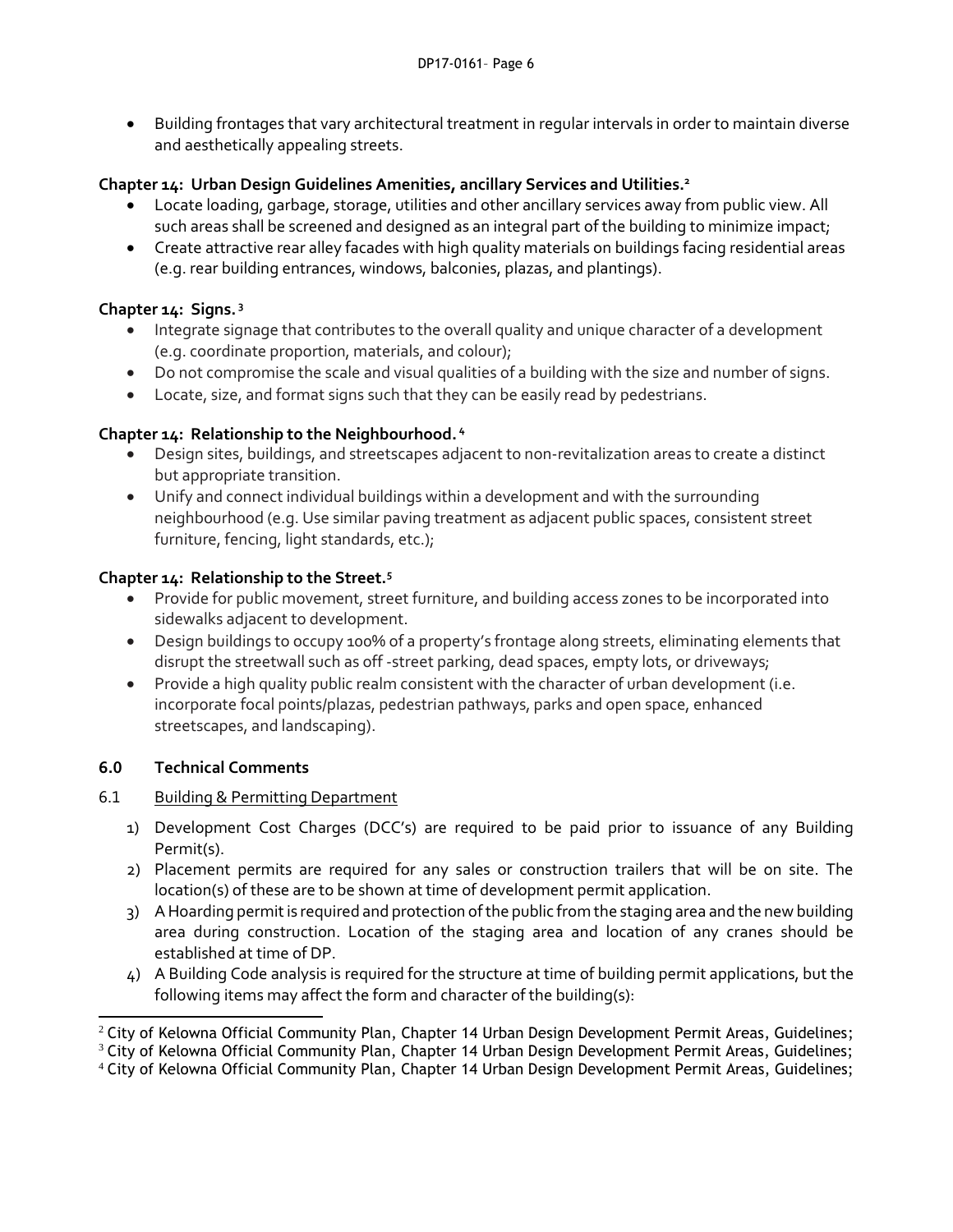- a. Any alternative solution must be accepted by the Chief Building Inspector prior to the release of the Building Permit.
- b. Location, Heights, Colors of mechanical systems and the required screening are to be determined at time of DP
- c. Any security system that limits access to exiting needs to be addressed in the code analysis by the architect.
- d. Handicap Accessibility to the main floor levels to be provided, ramps may be required. The access ramps appear to be to long for the percentage of grade shown.
- e. Hard surfaced paths leading from the egress stairwells to a safe area are to be clearly defined as part of the DP
- f. Fire separations and vestibule(s) may be required on main floor level between the pubic corridor and the enclosed parking area. Fire separations may be required between the lease office space and the public corridor.
- g. Elevator size to meet minimum standards as per BCBC
- 5) A Geotechnical report is required to address the sub soil conditions and site drainage at time of building permit application. This property falls within the Mill Creek flood plain bylaw area and compliance is required. Minimum building elevations are required to be established prior to the release of the Development Permit. This minimum Geodetic elevation is required for all habitable spaces including parking garages. This building may be designed to low, which may affect the form and character of the building.
- 6) Fire resistance ratings are required for storage, janitor and/or garbage enclosure room(s). The drawings submitted for building permit is to clearly identify how this rating will be achieved and where these area(s) are located.
- 7) An exit analysis is required as part of the code analysis at time of building permit application. The exit analysis is to address travel distances within the units, number of required exits per area, door swing direction, handrails on each side of exit stairs, width of exits etc.
- 8) Washroom requirements for base building are to be addressed in the building permit application. This will be addressed at time of building permit application.
- 9) Size and location of all signage to be clearly defined as part of the development permit. This should include the signage required for the building addressing to be defined on the drawings per the bylaws on the permit application drawings.
- 10) Mechanical Ventilation inlet and exhausts vents are not clearly defined in these drawings for the enclosed parking level. The location and noise from these units should be addressed at time of Development Permit.
- 11) Full Plan check for Building Code related issues will be done at time of Building Permit applications. Please indicate how the requirements of Radon mitigation and NAFS are being applied to this structure at time of permit application.

# 6.2 Development Engineering Department

See attached memorandum dated July 19th 2017.

# 6.3 Fire Department

- 1) Construction fire safety plan is required to be submitted and reviewed prior to construction and updated as required. Template at Kelowna.ca.
- 2) Should a hydrant be required on this property it shall be operational prior to the start of construction and shall be deemed a private hydrant.
- 3) This building shall be addressed off of the street it is accessed from (with unit numbers for each CRU).